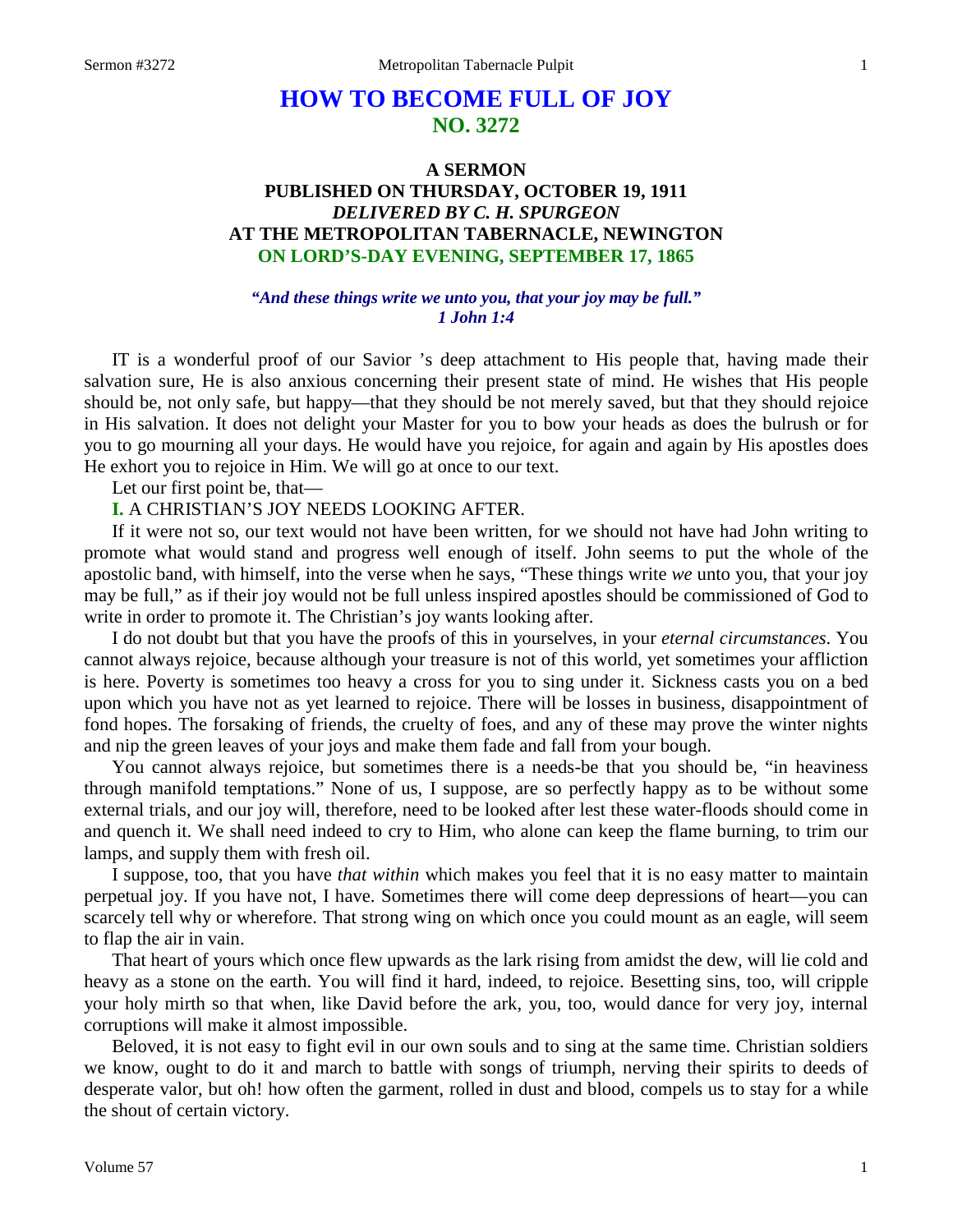Trials from within, from Satan's suggestions, from the uprising of the black fountains of corruption, are not easy to bear and we have reason enough, if our joy is to remain full, to be guarded and strengthened by a power not our own, even from God Himself.

And yet, have we not learned, beloved in Jesus Christ, how exceedingly necessary it is that our joy should be full? When that joy is full, we are more than a match for all the devils of hell, but when it is weak and low, then we tremble, and like Peter, can be vanquished by a pert little serving-maid.

When our joy in the Lord is at its full, we can bear that the fig tree should not blossom, and that the herd should be cut off from the stall, and the flocks from the fields, but how heavy our trials become when that joy has fled! When we can see the Savior's face without a veil between, then temptation has no power over us, for all the glittering gems that sin can offer by way of pleasure, are eclipsed in tender brilliance and divine attraction by the heavenly pearl of joy in the dear Savior which we possess. Than we can sing with intense truthfulness,

> "*I would not change my blest estate For all the world calls good or great, And whilst my faith can keep her hold I envy not the sinners gold."*

Thus the Christian by his holy joy out-braves temptation and is strong to endure. Why, Christian! you can do anything when the joy of the Lord is within you. Like a roe, or a young hart, you leap over mountains and make them as stepping stones across the brook! The heaviest tempest that can lower over you, cannot chill or dismay your courage, for your strong wings pierce it and mount above it all, into the clear blue sky of fellowship with your God.

But when this joy is gone, then we grow weak, and—

## *"Like Samson when his hair was lost Meet the Philistines to our cost."*

We become victims to temptation, and if we do not yield to it, yet it harasses us and robs us of the power with which we once glorified God. The Christian's joy, then, needs looking after. If any of you have lost that joy of the Lord, I pray you do not think that your loss is a small one.

I have heard of a minister who once said that a Christian lost nothing by his sin—and then he added—except his joy. Well, what else would you have him lose? Is not that quite enough? To lose the light of my Father's countenance, to lose my full assurance of my interest in Christ, is to lose my best and purest delight, and is this not a loss quite great enough?

Let us walk prayerfully, let us walk carefully, that so we may possess unbroken peace and joy to the full. Let none of us sit down in misery and be content to be there. There is such a thing as becoming habituated to melancholy. My own tendency is sometimes to get into that state of mind, but by the grace of God, I shake it off for I know it will not do. If we once begin to give way to this foolishness, we shall soon forge chains for ourselves that we cannot easily break.

Take down your harp from the willow, believer. Do not let your fingers neglect the well-known strings. Come, let us be happy and joyful! If we have looked sad for a while, let us now be brightened by thoughts of Christ. At any rate, let us not be satisfied until we have shaken off this lethargy and misery, and have once again come into the proper and healthy state in which a child of God should ever be found, namely, a state of spiritual joy.

**II.** Again, A CHRISTIAN'S JOY LIES MAINLY IN REVEALED THINGS.

If this were not so, it would not find its fitting sustenance in inspired words. If the Christian's joy consisted in the wine vat, the feast, or his riches, John would not have written as he does—then it would only be necessary that the vineyard should yield plenteous clusters, that the harvest should be crowned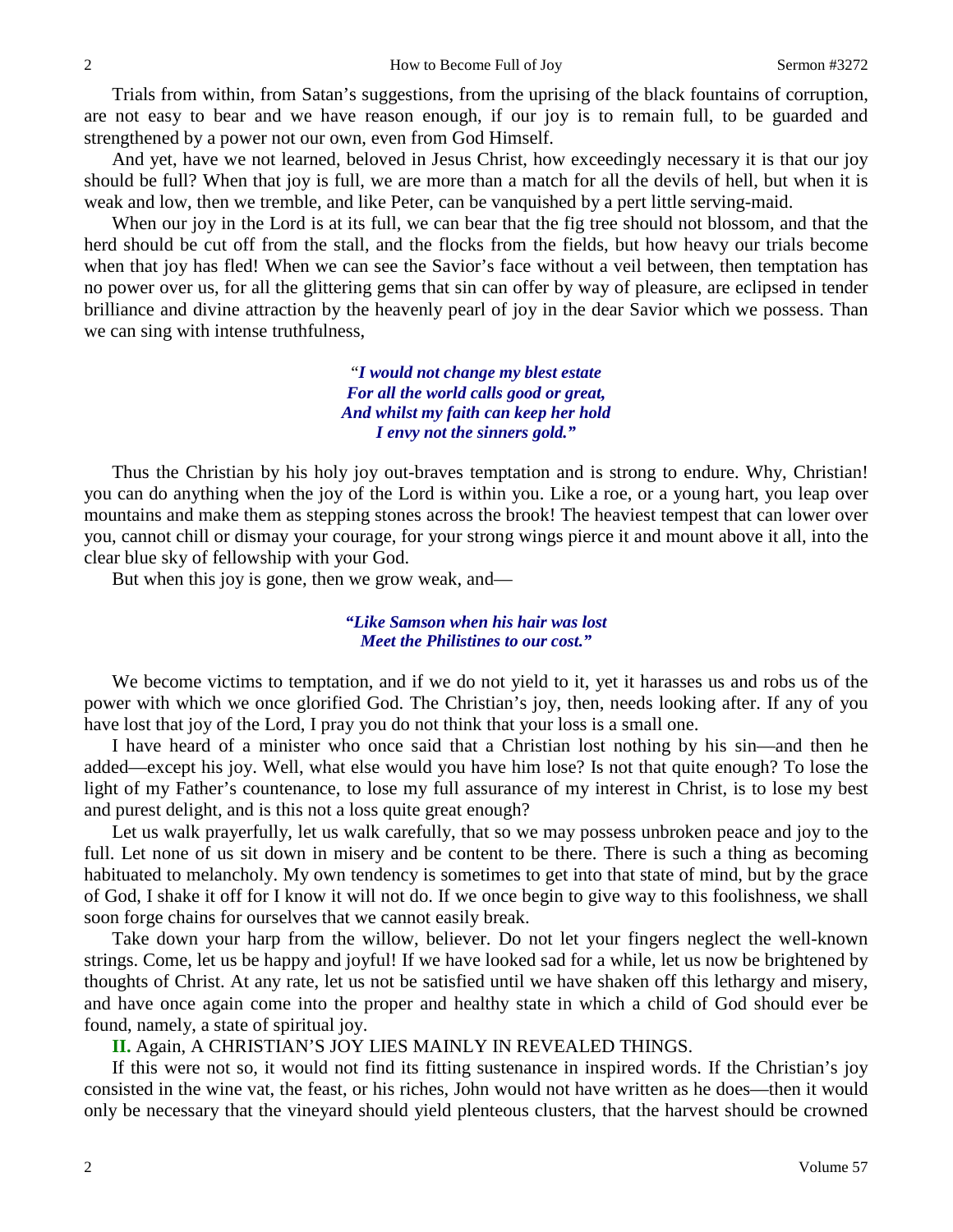with abundance, and that God should prosper trade, and send to the merchant all that his heart could wish.

But the Christian's deepest and best joy does not depend on these things. They cannot satisfy his nobler nature. He thanks God for all earthly joys, but he cannot feast his soul upon them—he needs something better. When John writes, "These things write we unto you, that your joy may be full," there is nothing about prosperity in this world, but all about fellowship with Christ, from which I infer that everything revealed to us in the Scriptures has for its supreme purpose the filling up of the believer's joy.

But what is the Scripture's great theme? Is it not, first and foremost, concerning Christ Jesus? Take you this Book and distil it into one word—and that one word will be Jesus. The Book itself is but the body of Christ and we may look upon all its pages as the swaddling bands of the infant Savior, for if we unroll the Scripture, we come upon Jesus Christ Himself.

Now, beloved, does not Jesus Christ make your joy full? I trust we do not sing falsehood when we sometimes say in our song,

> *"Jesus, the very thought of Thee With sweetness fills my breast, But sweeter far Thy face to see, And in Thy presence rest."*

Jesus—man, yet God. Jesus—allied to us in ties of blood—oh! here is a reason for holy mirth! Here is Christmas all the year round. There is great joy to us in His nativity, for by it man has been taken by God into union with Himself. Jesus—the Savior! Here is death to the groans of pain—an end to the moans of despair. He comes to break the bars of brass and to cut the gates of iron in sunder.

> *"Jesus, the name that charms our fears, That bids our sorrows cease, 'Tis music in the sinner's ears: 'Tis life, 'tis health, 'tis peace."*

Scripture, surely, has well taken its cue, for it makes us joyful. It has done well to make Christ its head and front.

The same is true of all that is written in this Book. Let me divide it into three parts—doctrinal, experiential, and practical. All these are written that our joy may be full.

I think I could prove, if there were time, that all the doctrines have a tendency, when properly understood and received, to foster Christian joy. Let me mention one or two of them. There is that ancient, much-abused, but most delightful doctrine of *election*—that before all worlds Jesus chose His people and looked with eyes of infinite love upon them, as He saw them in the glass of futurity. What! Christian! Can you believe yourself "loved with an everlasting love" and not rejoice?

Surely it was the doctrine of election that made David dance before the ark. He told Michal when she sneered at him, "I danced before the LORD that chose me before thy father Saul." Surely to be chosen of God, to be selected from the mass of mankind, and made the favorites of the heart of deity surely this ought to make us in our very worst and dullest moments sing for joy.

Then there are the other doctrines which, like living waters, flow from this sacred and hidden fountain. Take, for instance, that of *redemption*—bought with a price, a price whose efficacy is not questionable—bought so that now we are Jesus' property, never to be lost. Bought not with that general redemption which holds before the sinner's eyes something, somewhere in the clouds, which may or may not be—but bought with an *effectual* redemption which saves every blood-bought soul because He has power to save to the uttermost all who come to Him. Oh, here is an occasion for song!

*"Jesus sought me when a stranger*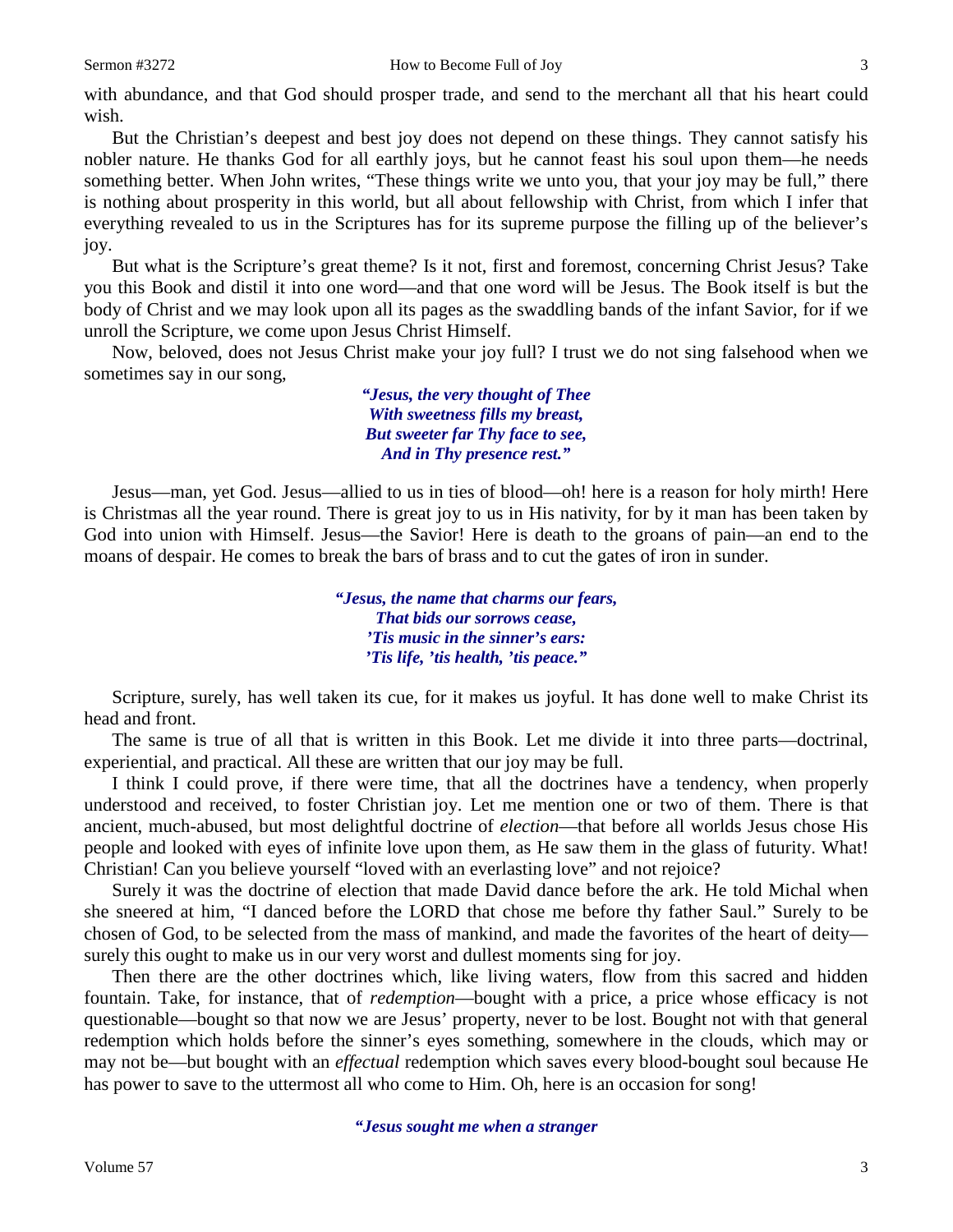*Wandering from the fold of God, He to save my soul from danger Bought me with His precious blood."*

Can you see the blood-mark on yourself and not rejoice, O Christian? Surely your joy ought to be full, indeed.

Once again, think of the doctrine of *justification*, namely that through faith in Christ's redemption every believer is "accepted in the beloved," and stands, clad in Jesu's righteousness, as fair in God's sight as if he had never sinned—why, surely, here is a theme again for overflowing joy!

Take the doctrine of *communion*—that we are one with Jesus Christ,

#### *"By eternal union one!"*

Members of His body, of His flesh and of His bones—what? not sing after this? How sweet the music ought to be where this is the theme!

And then to mention but one where there are so many handfuls of pearls—there is the doctrine of *eternal preservation and glory*. You are "kept by the power of God through faith unto salvation". You shall be with Him where He is, you shall behold His glory. "Whom he justified, them he also glorified." Ah! can you think of this and go up in spirit to the throne where Christ has made you sit in His own person, and not begin the song that shall have no end? Truly, I need but remind you of these truths. You can think them out for yourselves—every doctrine to the Christian is a source of joy.

Again, the Scripture is given to us to produce in us experiences, every one of which is meant to promote our joy. "Why," says one, "all Christian experience is not joyful!" I grant you that, but remember that all a Christian's experience is not Christian experience. Christians experience a great deal because they are not such Christians as they ought to be. Beloved, there is a mourning which comes from the Spirit of God, but it is a joyous mourning, if I may use so strange a phrase.

Sorrow for sin is a sweet sorrow, do not desire to escape it! I think Rowland Hill was right when he said that his only regret in going to heaven would be that he could no more repent. True evangelical repentance is food to the saintly soul. I do not know, beloved, when I am more perfectly happy than when I am weeping for sin at the foot of the cross, for that is the safest place in which I can stand. I like that verse,

> *"Dissolved by Thy goodness, I fall to the ground. And weep to the praise of the mercy I've found."*

Remember, too, that though with regard to things of this world you may have sore trial, in every drop of bitterness your Father puts in your cup there is a whole sea of sweetness beneath. Trials wean us from the world and surely that is a most blessed thing. Oh, to come to Christ and find my all in Him! If we had no idols in children, friends, wealth, ourselves, we should not need half the trials we have. Foolish loves make rods for foolish backs. God save us from this, and when He does, though the means may seem to be severe, they are intended to intensify our joy by destroying the cause of our worst sorrows.

But beyond all this, there is much of a true Christian's experience that is, and must be, all joy. To have faith in Christ, to rest in Him, is not that joy? To stand here and sing from one's heart,

> *"I know that safe with Him remains, Protected by His power, What I've committed to His hands, 'Till the decisive hour."*

Is not that joy? Or even that humble note,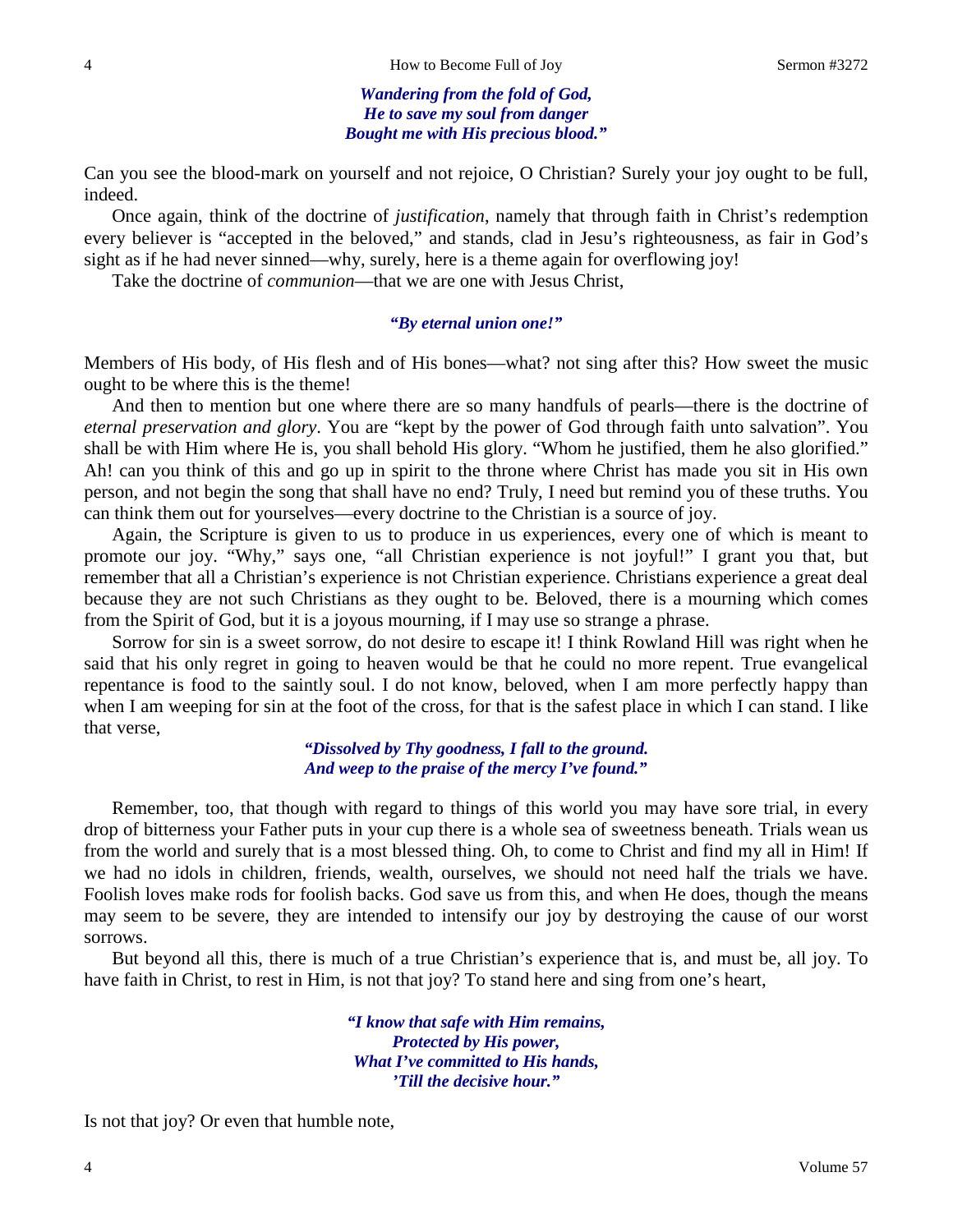*"Nothing in my hands I bring, Simply to Thy cross I cling."*

Why that has the germ of heaven in it.

Hope, too, is part of the Christian's experience, and what a fountain of joy is there!

### *"The hope when days and years are past, We all shall meet in heaven at last."*

This is an anchor of the soul, sure and steadfast, entering into that which is within the veil. But above all things, and this is what is chiefly meant in the text, the experience of Christian fellowship is greatly promotive of Christian joy. John truly says, "That which we have seen and heard declare we unto you, that ye also may have fellowship with us: and truly our fellowship is with the Father, and with His Son Jesus Christ. And these things write we unto you, that your joy may be full."

This is the golden center of the target. Fellowship with Christ is the fountain of joy. Other joys may help to fill it, but this fills of itself alone—up to the very brim, of fullness of joy. Have you not felt it? I know you have—when you could have had no more joy, for you were full. A fullness of joy is all sorts of blessings. If I were to so fill a glass with water that the gentlest touch would make it run over, that would be a picture of the joy the Christian sometimes has and should more constantly possess. When such is known, He is—

## *"Rich to all intents of bliss Since Thou O God! art mine.''*

It is not every man who can go home tonight and say, "Whom have I in heaven but thee? and there is none that I desire on earth, compared with You! I have You and therefore I want no more." Go ye, who crave for joy, and traverse the wide world round in the vain search for it—my soul shall sit down at the foot of the cross and say, "I have found it here!"

Go you, like the swallows that cross the purple seas to find another summer, now that yours is over, but my soul shall abide where it is and find no chilling winter her joys to mar. At the cross our sun is at its solstice and stands still forever, never moving, without parallax, or shadows of a tropic—ever the same—bright, full, and glorious.

But I said that the Bible was also full of practicality. I can only say a brief word or two on that point. Every precept and command of the Word of God is meant to help our happiness. "Do thyself no harm," is the very essence and law of all the ten commandments. It is love speaking in the imperative mood, saying "Thou shall not"—but all for our good. It is God's way of saying, "Don't touch the fire or you will be burned. Don't do that which will injure, hurt, or destroy your joy of soul!"

God never denies His children anything that is really for their good. His commands are freedom's rules, never fetters to the loving Christian. Let us think of one or two. "Love one another," that is the first. Well now, when are you happiest? When you feel bitter, and spiteful, and resentful towards others, or when you feel charity towards the sinful and unworthy, and deep love towards your fellow servants? I know, at any rate, when I feel happiest.

There are some persons who seem to have been reared on vinegar—who wherever they go, see some defect—and where this cannot be discovered will insinuate, "Ah! well, but we do not know what they do in secret." Or, "we do not know their motives." But those who love one another, can see much to rejoice in everywhere.

Again, we are told in the Scripture to serve the Lord with diligence, and is it not the diligent soul that is made fat? It is the do-nothing people, generally, who say—

> *"Lord, what a wretched land is this! That yields us no supplies."*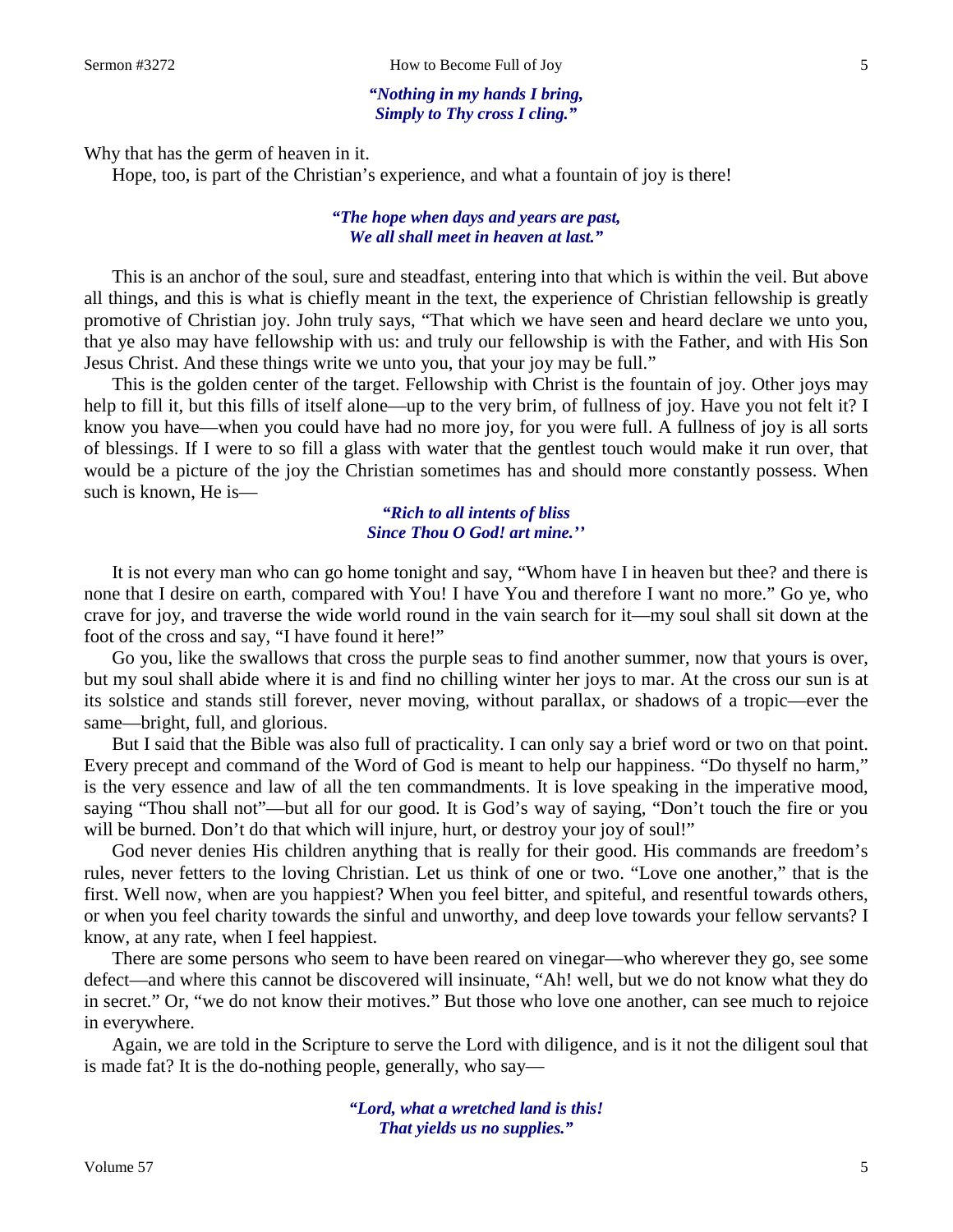Indeed it ought to be a wretched land to lazy people. "They who will not work, neither should they eat." And this refers even more to spiritual sustenance than to material food. If in the winter you complain of the cold, get to the plough, and you will soon glow with warmth, but sit down to moan and complain, and blow your blue fingers, you shall feel the cold more and more. Holy activity is the mother of holy joy.

Growth in grace, too, is a fountain of true delight. Never is a believer happier than when he grows in grace. To stand still, to contract one's self—it is like forcing a Chinese foot into a Chinese shoe—it is torture to the understanding. But to have a mind capable of ever learning. To be able sometimes to admit, "I was wrong," to know you know more today than yesterday, because the Spirit has been teaching you, why this is joy, this is pure delight, and such as God would ever have us know.

So I venture to repeat, that all the writings of Scripture—doctrinal, experiential, or practical—all have for their object that which John declares in these words—"that your joy may be full."

Upon the next point we must be very brief, but strive to be very practical. We have shown that the Christian's joy needs looking after, and that it is chiefly fed and maintained upon the things revealed in the Scriptures. If this be so, then—

### **III.** LET US CONSTANTLY READ THE SCRIPTURES.

Let us read them, I would say, *in preference to other books*. There is a great deal of reading, nowadays, and a great deal of that is a kind of chaff-cutting and nothing more. Why, even in religious newspapers and magazines they cannot command readers and make them pay, so they say, unless they include a religious novel. People's minds must be in a strange state when they can relish nothing but these whipped creams and juvenile syllabubs.

If they were robust and healthy, with a good appetite for divine things, they would demand something far more solid and satisfying. You will never grow sturdy men and women on such poor stuff as that—you may rear lackadaisical imitations, but the thinking soul with something in it, the Christian woman who serves God and is a true helper to the Christian ministry, the young man who is fired with the longing to proclaim Christ and win souls to Him—must have stronger nutriment than this, that modern religious journalism ladles out so plentifully! Oh, my brethren and sisters, read the Bible. Read the Bible and these things that enfeeble will lose all their attraction for you.

If the worldling must have these things, let him. But if you have a soul that is above rubbish and has been accustomed to live on great, solid verities and substantial truths, you scarcely need that I should say, "Search the Scriptures diligently, and your joy shall spread and deepen." Be this your happy confession,

> *"Lord, I have made Thy Word my choice, My lasting heritage; There shall my noblest powers rejoice, My warmest thoughts engage."*

We say further, *prefer the Scriptures even to all religious books*. We say this of the best book and sermons. We do our best to teach you God's truth, but we are like gold-beaters—we get a little bit of the truth and we hammer it out *so* thin. Some of us are mighty hands at this and can make a tiny fragment of the truth-gold cover an acre of talk.

But the best of us—those who really do seek to bring out the doctrines of grace and love, are but poor workers at it. Read the Bible more and do not care so much about us. If my sermons kept people from reading the Bible for themselves, I would like to see the whole stock in a blaze and burned to ashes.

But if they serve as finger-posts, pointing to the Scriptures and saying, "Read this, and this, and this," then I am thankful to have printed them. But if they keep you from your Bibles, burn them, burn them, burn them. Do not let them overlay the Scriptures, but lie beneath them, for that is their proper place. Keep you first to God's revealed Word.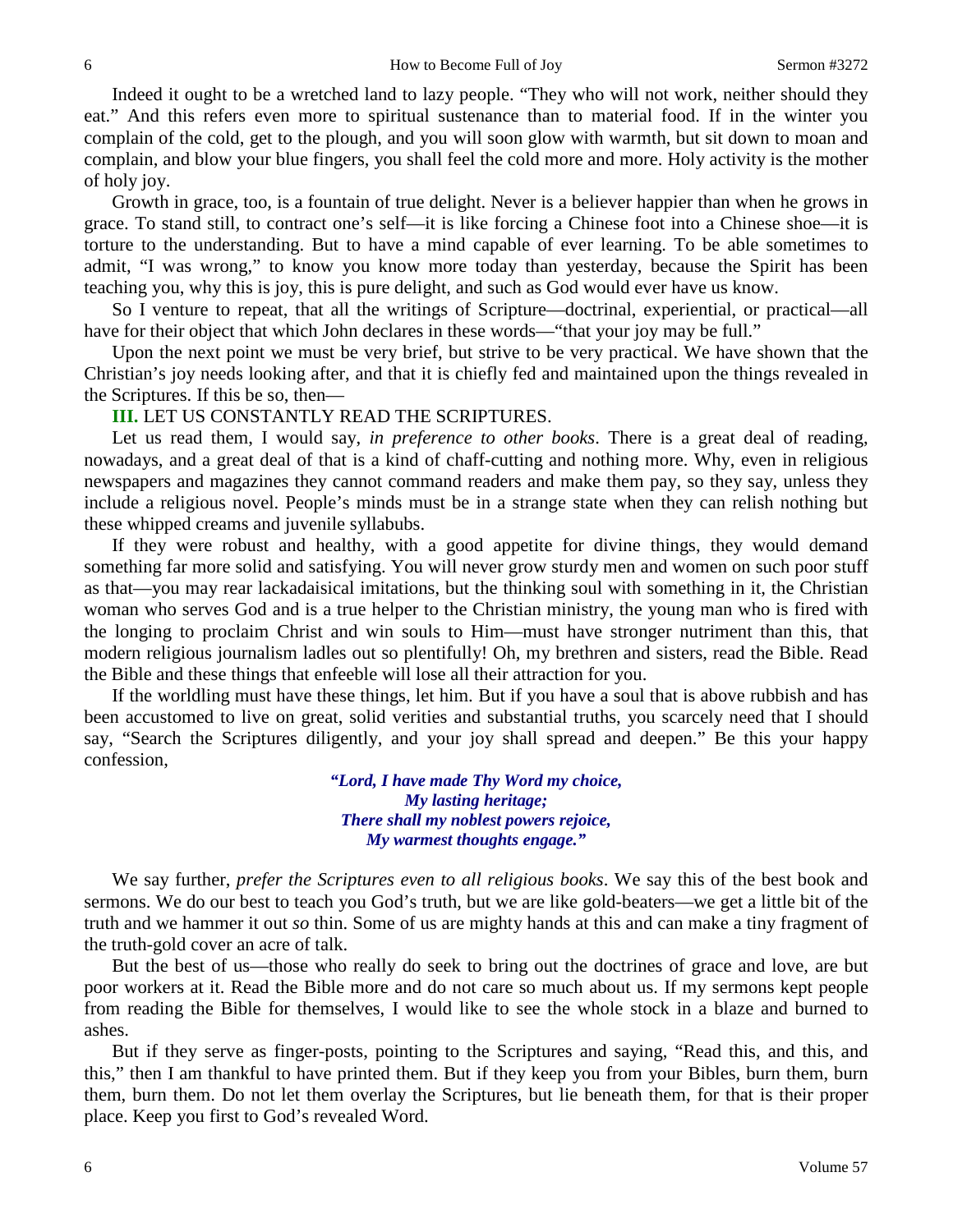Let me here say that when you read the Bible, remember there are several ways of doing it. There is the superficial reading—being satisfied with the mere letter of it. There is, however, a diving into it, a going deep down into the soul of it.

Read it in natural *sections*. What would Milton's *Paradise Lost* be if you only read one line a day and began at the middle and went back to the first line? You would never understand His meaning thus. Read the Bible through. Read John's Gospel—not a bit of John and then a snippet of Mark—but read John through and find out what John is at. Remember that Matthew—though he speaks of the same Savior as Mark—yet he does it not in the same style, nor for the same purpose as he.

There is a very distinct purpose in each Gospel. Matthew tells of Jesus, the King—the parables he records all hold references to the King. "Then shall the kingdom of heaven be likened." Mark shows us Christ as the Servant devoted and tireless in His activity of loving toil. Luke as the Man Christ Jesus, full of human tenderness and sympathy, and his parables begin, "A certain man." John reveals to us Christ in His true Deity and Godhead—and gloriously does he preface it, "In the beginning was the Word, and the Word was with God, and the Word was God."

Get hold of what the Books mean and pray the Holy Spirit to show you the aim of each writer—the one Book, and that studied, not scampered through—and you shall stand firm where others fall. And now, lastly, if the Scriptures are intended to bring joy to believers, the question comes up—

**IV.** ARE WE ALL BELIEVERS? IS THE BOOK A SOURCE OF JOY TO US?

There are significant pronouns—"we"—"you"—"your." Who is that? Is that you? Does it come to you and make your joy full? If you do not know or much care about it, then it does not speak to you. If you find plenty of joy elsewhere and it does not speak to you, it will not force itself and intrude upon you. It gives you no joy because you have enough elsewhere. "They that are whole need not a physician, but they that are sick."

But others of you long for this joy. You are uneasy, unsatisfied, cannot find a tree in which to build your nest. Oh! dear friend! I am so glad. May you grow weary and heavy-laden of spirit, for then I have a whisper for you—Jesus Christ came to call such to Him. Yes, the world may have spurned and scorned you, but Jesus will receive you. Your companions say you are mopish and miserable—come to Him and He will warmly welcome you. He will not break the bruised reed, nor quench the smoking flax.

> *"Weary souls that wander wide From the central source of bliss, Turn to Jesus Crucified, Look to His dear wounds and live."*

Oh, if you are sick of the world, come you to my Master. May God the Holy Spirit sanctify this sickness and bring you to Jesus, because you have nowhere else to go. Jesus will not spurn even the devil's castaways. The sweepings of humanity who have gone so far that their friends reject them, Jesus Christ will accept and bless.

May He accept me. May He accept you, and then in Him our joy shall be full! The Lord bless you evermore! Amen.

## **EXPOSITION BY C. H. SPURGEON**

## *JOHN 14:15-31*

## **Verse 15.** *If ye love me, keep my commandments.*

We cannot expect the Holy Spirit to dwell with us unless we are obedient to the commands of Christ. Our Savior here tells us much about the Spirit of truth, but He begins with this test of our love to Him, "If ye love me, keep my commandments."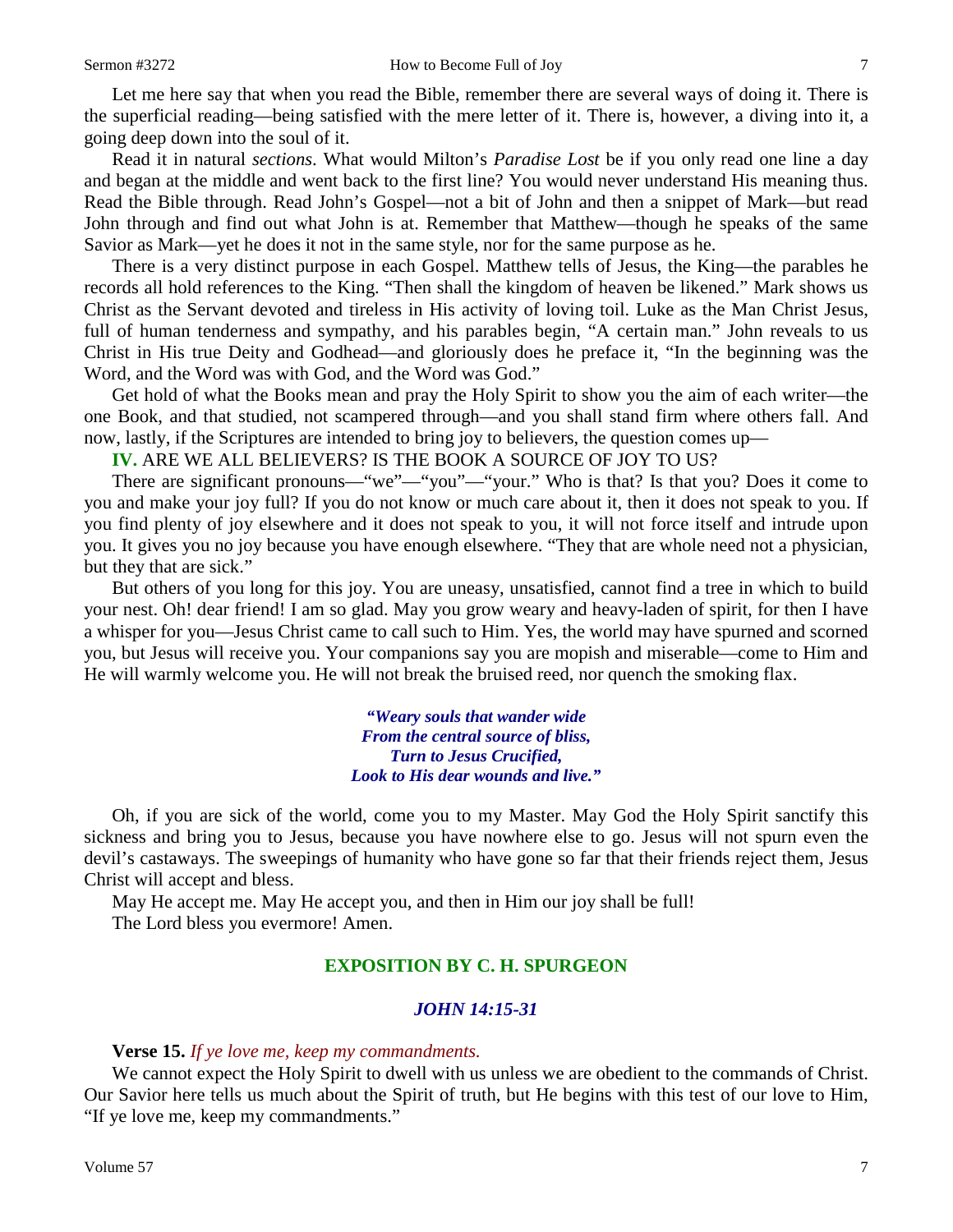**16.** *And I will pray the Father, and he shall give you another Comforter, that he may abide with you for ever;*

Not a different Comforter, but the Comforter who is now with us, is of the same nature, and works after the same manner as the Lord Jesus Himself, who was our first Advocate, Helper, Paraclete, Comforter. I give you these four words instead of one, because they are all wrapped up in the original word "Paraclete"—that He may abide with you forever and ever. The Lord Jesus could not abide with us forever—it was expedient for Him that He should go to heaven to prepare a place for us. But the Holy Spirit will not go. He will remain in this dispensation even to the end of it—"That he may abide with you for ever."

**17.** *Even the Spirit of truth; whom the world cannot receive, because it seeth him not, neither knoweth him; but ye know him; for he dwelleth with you, and shall be in you.* 

The world knows nothing about the Holy Spirit—it can hear the Gospel, it can hear the outward Word—but the living, mystic, inward Spirit, the world knows nothing of.

**18-19.** *I will not leave you comfortless: I will come to you. Yet a little while, and the world seeth me no more; but ye see me: because I live, ye shall live also.*

"While I am away, the Holy Spirit shall be your Comforter, you shall not be like orphans without father or friend." Jesus will come a second time. This is our joyful hope, but meanwhile, while He is away, we are not without a Comforter. "Yet a little while, and the world seeth me no more." What a wonderful thing! The children of God always see Jesus spiritually. "But you see me: because I live, ye shall live also." There is life in a look and our continued sight of Christ brings us continued life through Christ. Because He lives, there is a loving, living, lasting union between us and Christ.

**20.** *At that day ye shall know that I am in my Father, and ye in me, and I in you.* 

Three wonderful unions. Christ in the Father, His people in Christ, Christ in His people. If you are instructed of the Lord, you will understand this text. This is such knowledge as the Universities cannot teach. It is such knowledge as the most learned doctors cannot attain to by themselves. Only the Spirit of God can teach us these things.

**21.** *He that hath my commandments, and keepeth them, he it is that loveth me: and he that loveth me shall be loved of my Father, and I will love him, and will manifest myself to him.*

He must have obedience. Christ cannot come and comfortably manifest Himself to those who are living out of order and disregarding His words. Take heed, children of God, of disobedience. It is a discipline of the divine family that if we disobey we should lose the comfortable presence of our Lord. "I will manifest myself to him."

**22-23.** *Judas saith unto him, not Iscariot, Lord, how is it that thou wilt manifest thyself unto us, and not unto the world? Jesus answered and said unto him, If a man love me, he will keep my words: and my Father will love him, and we will come unto him, and make our abode with him.*

Christ and His Father dwell with obedient people. "We will dwell with him, and make our abode with him." Oh, that we might carefully watch our thoughts, our words, our acts, lest we grieve our Lord. He will manifest Himself to us when we yield ourselves to Him. When we obey His will, it will be His will to honor us with His constant presence.

**24.** *He that loveth me not keepeth not my sayings:*

There is much talk of loyalty to Christ, but the teachings of Christ are despised. The teachings of His apostles are the teachings of Christ. They are but a prolongation and exposition of what Christ taught. In rejecting them we reject Christ. He will not have it that we can be loyal to Him and yet refuse His teaching.

#### **24.** *And the word which ye hear is not mine, but the Father's which sent me.*

It is a wonderful denial of originality on the part of Christ. If anybody could have spoken his own word, it was surely the Christ of God. But He was a messenger and He delivered His message. Now, if it be so with Christ, how much more so with us who are very inferior messengers? We ought to be very careful that we do not deliver our own thoughts, or suggestions, excogitations, and philosophies.